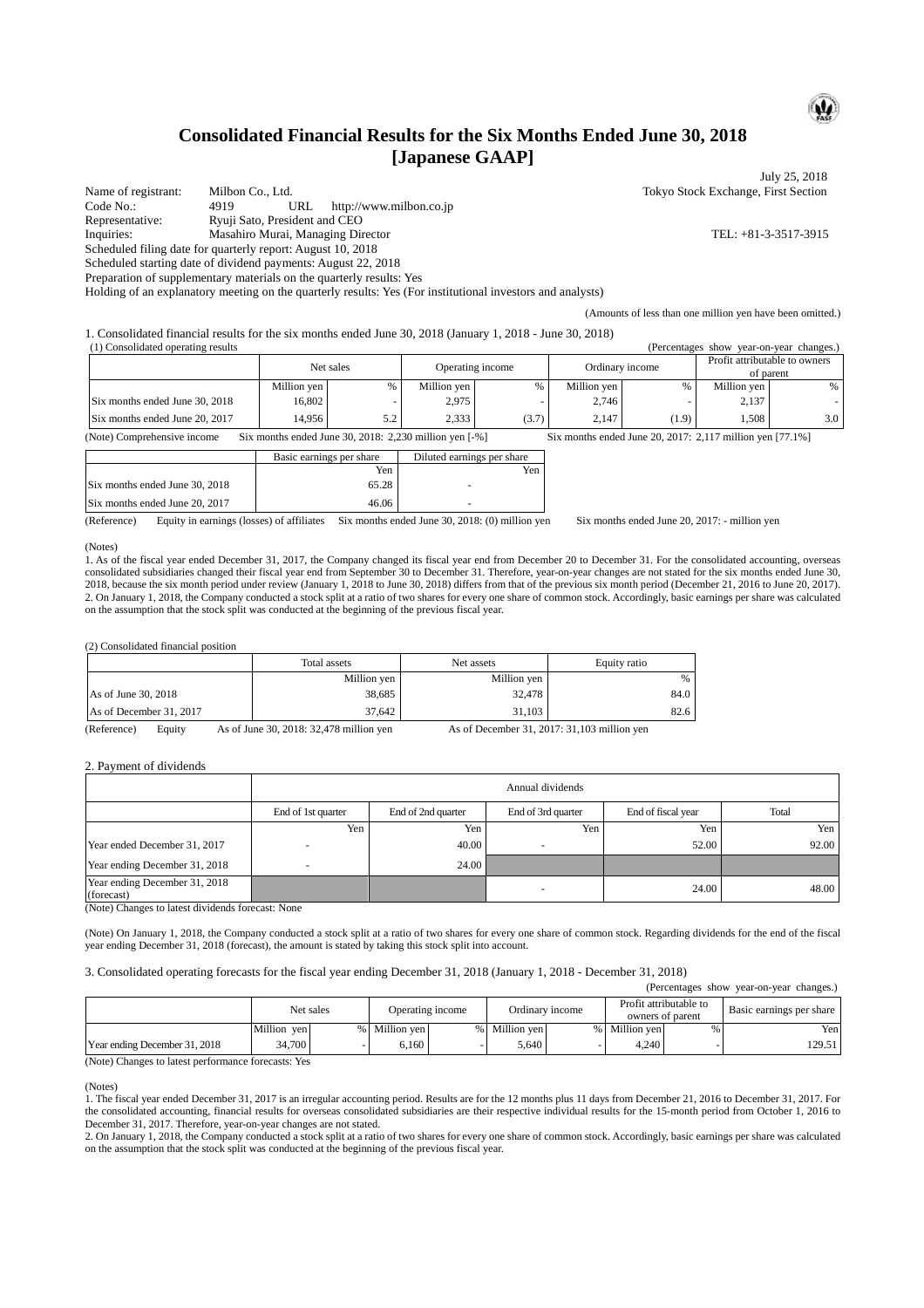\*Notes

(1) Significant changes in subsidiaries during the period

(changes in specified subsidiaries resulting in the change in the scope of consolidation) : None New: 0 companies (Company name: ) Exclude: 0 companies (Company name: )

(2) Application of accounting methods specific to the preparation of quarterly consolidated financial statements: No

(4) Number of shares issued (common stock)

- 1) Number of shares issued at the end of the period (including treasury shares)
- 
- 2) Number of treasury shares at the end of the period  $\begin{array}{|c|c|c|c|c|} \hline \text{As of} & \text{June 30, 2018} \end{array}$ 3) Average number of shares during the period (cumulative) Six months ended

(Note) On January 1, 2018, the Company conducted a stock split at a ratio of two shares for every one share of common stock. Accordingly, the number of shares issued at the end of the period, the number of treasury shares at the end of the period, and the average number of shares during the period were calculated on the assumption that the stock split was conducted at the beginning of the previous fiscal year.

\*These financial statements are not subject to the review of the quarterly financial statements by a certified public accountant or an audit corporation.

\*Explanation on the appropriate use of operating forecasts and other special instructions

Operating forecasts and other statements regarding the future presented in these materials are based on information currently available and certain assumptions deemed to be reasonable, and actual performance may differ substantially due to various factors.

As of<br>June 30, 2018  $33,117,234$  shares  $\overline{AS}$  of As of<br>December 31, 2017 33,117,234 shares  $\frac{\text{377,284 shares}}{\text{December 31, 201}}$  As of<br>December 31, 201 As of Becember 31, 2017 376,572 shares June 30, 2018 32,740,216 shares June 20, 2017 32,742,918 shares

# (3) Changes in accounting policies, changes in accounting estimates and retrospective restatements 1) Changes in accounting policies due to amendment to the accounting standards, etc. : None<br>Changes in accounting policies other than those in 1) above : None 2) Changes in accounting policies other than those in  $1$ ) above 3) Changes in accounting estimates : None 4) Retrospective restatements : None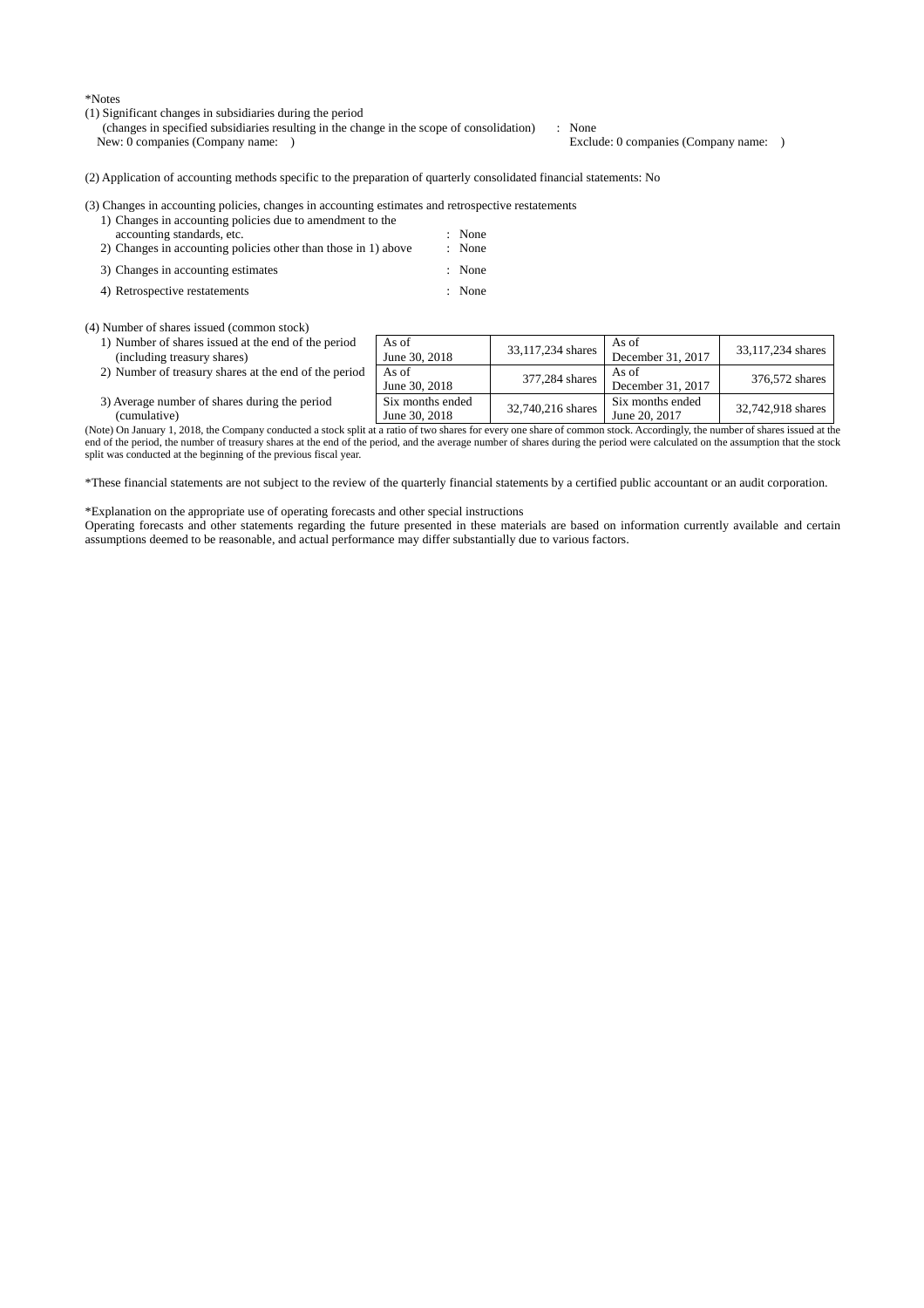# Contents of supplementary materials

| (1) |                                                           |  |
|-----|-----------------------------------------------------------|--|
| (2) |                                                           |  |
| (3) |                                                           |  |
| 2.  |                                                           |  |
| (1) |                                                           |  |
| (2) |                                                           |  |
|     | <b>Quarterly Consolidated Statements of Earnings</b>      |  |
|     |                                                           |  |
|     | Quarterly Consolidated Statements of Comprehensive Income |  |
|     |                                                           |  |
| (3) |                                                           |  |
| (4) |                                                           |  |
|     |                                                           |  |
|     |                                                           |  |
|     |                                                           |  |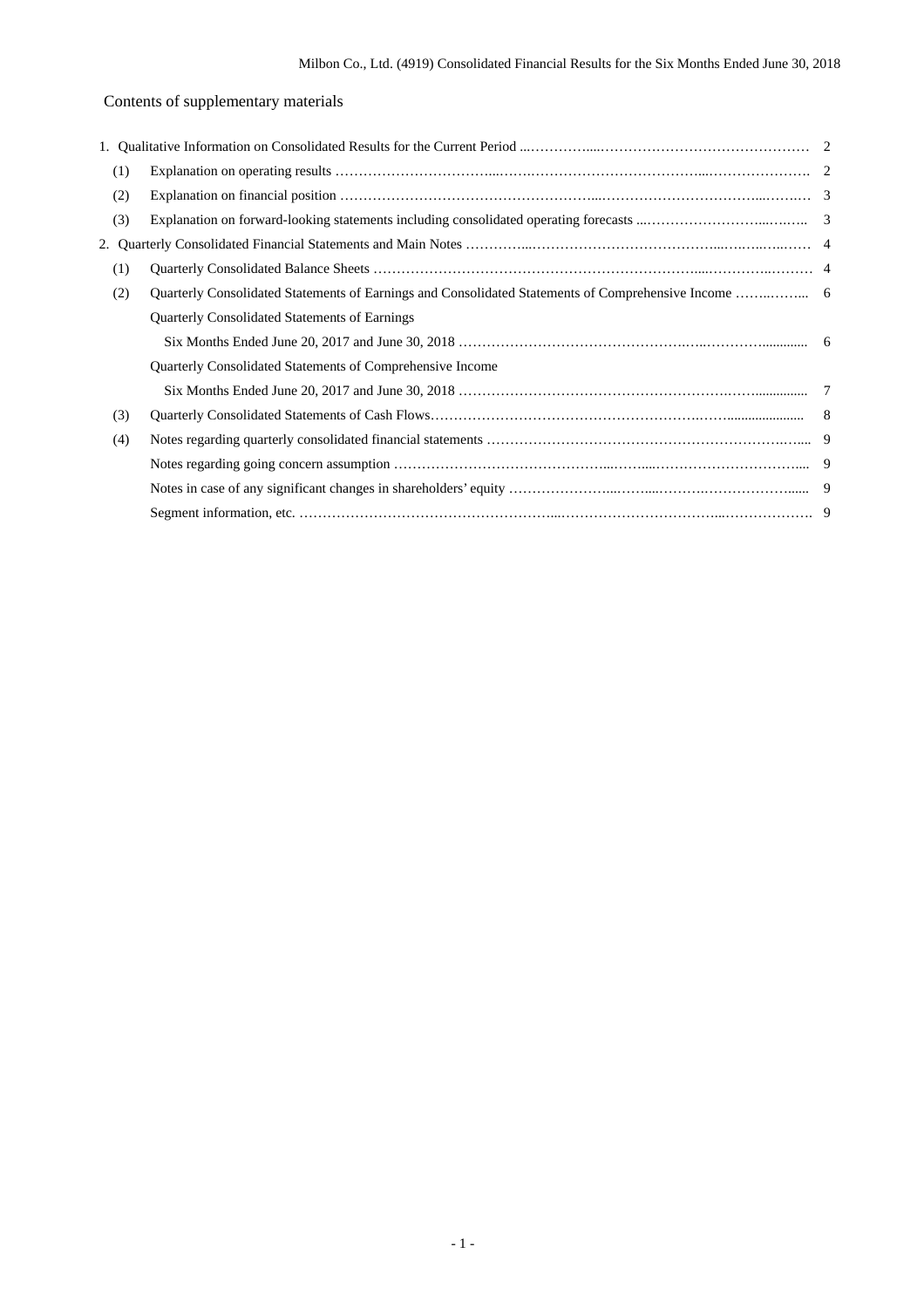## 1. Qualitative Information on Consolidated Results for the Current Period

(1) Explanation on operating results

Starting in the previous fiscal year, the Company changed its fiscal year end from December 20 to December 31. Additionally, the Company's consolidated subsidiaries changed their fiscal year end from September 30 to December 31. These changes give the Company and all of its consolidated subsidiaries the same fiscal year end. While the second quarter of the fiscal year under review covers the six month period from January 1, 2018 to June 30, 2018, the second quarter of the previous fiscal year covered the six month period from December 21, 2016 to June 20, 2017 (for consolidated subsidiaries, the period of October 1, 2016 to March 31, 2017). Therefore, year-on-year comparisons are not stated.

During the six month period ended June 30, 2018, the Japanese economy continued on a moderate recovery trend as personal consumption picked up amid improvement in the employment environment. The global economy is also generally on a recovery trend. However, concerns surround the overall economic outlook regarding the impact on the global economy, as a result of the tightened monetary policy and protectionist trade policy of the U.S.

Amid this environment, the Milbon Group is working with salons premised on the goal of "aiming to improve labor productivity by supporting lifetime hair designers who fulfill 'lifetime beauty' and enhance its dual time values."

During the six month period ended June 30, 2018, the upgraded version of Aujua released in November 2017 continued to be very well received by the market. Additionally, the "milbon" brand, targeting the global market, also progressed steadily in salons, and the premium brand remained strong. Furthermore, the fashion color Ordeve Addicthy, which was launched in February of last year, also saw significant growth. In overseas markets, the East Asian region continued to show steady performance.

As a result of the above efforts, consolidated net sales during the six month period ended June 30, 2018 amounted to 16,802 million yen, operating income was 2,975 million yen, ordinary income was 2,746 million yen, and profit attributable to owners of parent was 2,137 million yen.

Breakdown of net sales by product category and breakdown of net sales into domestic and overseas sales are shown below:

|                         |                                   |              |        |                                   |                                  | (Unit: Million yen)           |
|-------------------------|-----------------------------------|--------------|--------|-----------------------------------|----------------------------------|-------------------------------|
| Product category        | Six months ended<br>June 20, 2017 |              |        | Six months ended<br>June 30, 2018 | Increase<br>(decrease)<br>amount | Year-on-year<br>change $(\%)$ |
|                         | Amount                            | Ratio $(\%)$ | Amount | Ratio $(\%)$                      |                                  |                               |
| Hair care products      | 8,680                             | 58.0         | 9,995  | 59.5                              | —                                |                               |
| Hair coloring products  | 5,462                             | 36.5         | 5,886  | 35.0                              |                                  |                               |
| Permanent wave products | 709                               | 4.8          | 819    | 4.9                               | $\overline{\phantom{0}}$         |                               |
| Others                  | 104                               | 0.7          | 101    | 0.6                               | —                                |                               |
| Total                   | 14,956                            | 100.0        | 16,802 | 100.0                             | -                                |                               |

[Breakdown of consolidated net sales by product category]

[Breakdown of net sales into domestic and overseas sales]

|                |                                   |              |                                   |              |                        | (Unit: Million yen) |
|----------------|-----------------------------------|--------------|-----------------------------------|--------------|------------------------|---------------------|
|                | Six months ended<br>June 20, 2017 |              | Six months ended<br>June 30, 2018 |              | Increase<br>(decrease) | Year-on-year        |
|                | Amount                            | Ratio $(\%)$ | Amount                            | Ratio $(\%)$ | amount                 | change $(\%)$       |
| Domestic sales | 12,847                            | 85.9         | 14,188                            | 84.4         | –                      |                     |
| Overseas sales | 2,109                             | 14.1         | 2,614                             | 15.6         | –                      |                     |
| Total          | 14,956                            | 100.0        | 16,802                            | 100.0        | –                      |                     |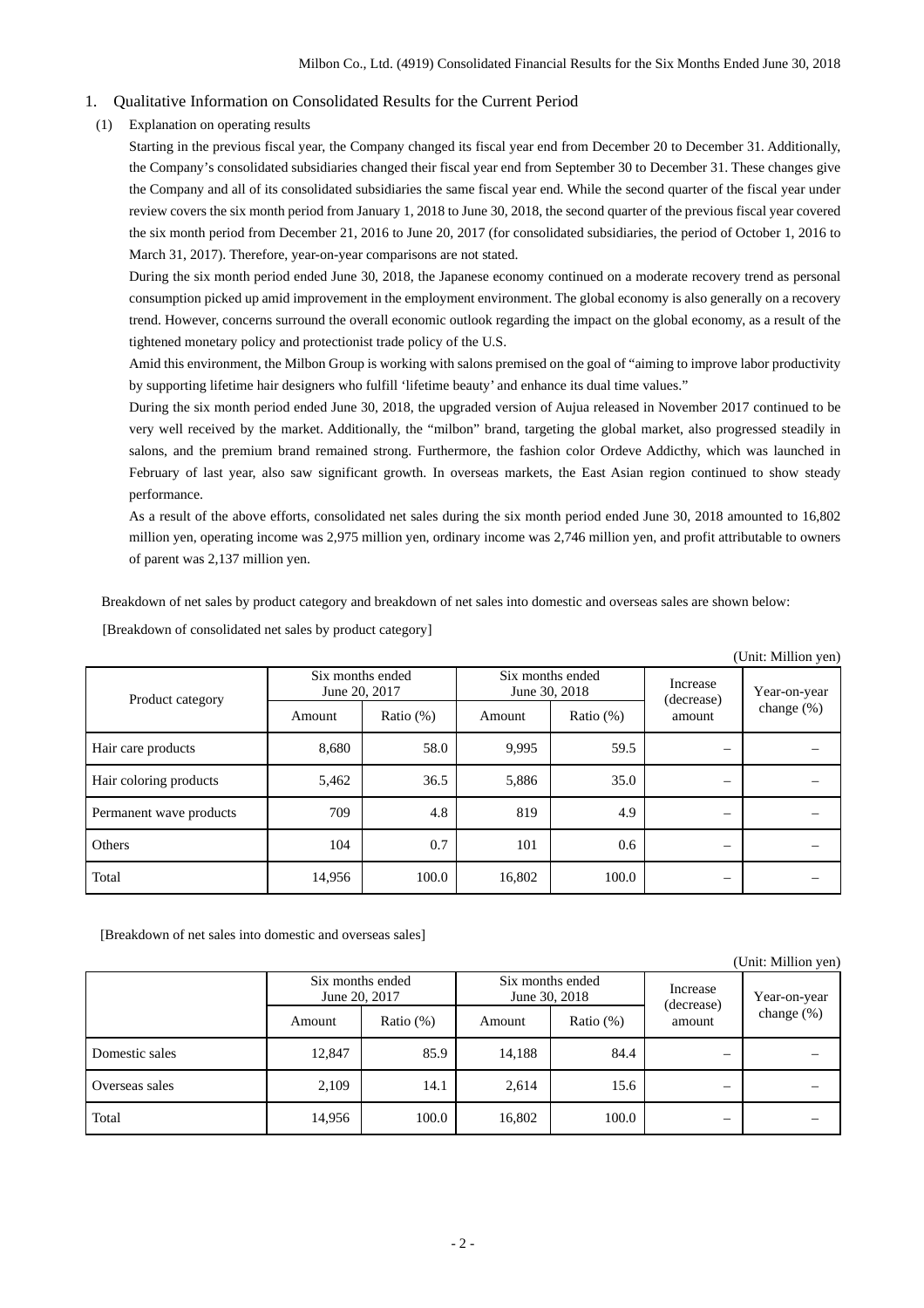### (2) Explanation on financial position

1) Assets, liabilities and net assets

Total assets at the end of the six month period ended June 30, 2018 increased by 1,042 million yen compared to the end of the previous fiscal year to 38,685 million yen.

Current assets increased by 943 million yen compared to the end of the previous fiscal year to 17,050 million yen. This was mainly due to the 1,201 million yen increase in cash and deposits, the 841 million yen increase in merchandise and finished goods and the 1,299 million yen decrease in notes and accounts receivable - trade.

Non-current assets increased by 98 million yen compared to the end of the previous fiscal year to 21,634 million yen.

Current liabilities decreased by 449 million yen compared to the end of the previous fiscal year to 5,546 million yen. This was mainly due to the 264 million yen increase in income taxes payable, the 261 million yen decrease in provision for sales returns and the 136 million yen decrease in accounts payable - trade.

Non-current liabilities increased by 116 million yen compared to the end of the previous fiscal year to 660 million yen.

Net assets increased by 1,375 million yen compared to the end of the previous fiscal year to 32,478 million yen. This was due mainly to the 1,285 million yen increase in retained earnings and the 226 million yen increase in valuation difference on available-for-sale securities attributable to factors such as higher prices of listed stocks, and the 124 million yen decrease in foreign currency translation adjustment attributable to the strong yen.

As a result, the equity ratio changed from 82.6% at the end of the previous fiscal year to 84.0%. Net assets per share based on the total outstanding shares as of the end of the period under review increased from 949.99 yen per share at the end of the previous fiscal year to 992.03 yen per share.

## 2) Cash flows

Cash and cash equivalents (hereinafter "net cash") at the end of the six month period ended June 30, 2018 increased by 1,202 million yen compared to the end of the previous fiscal year to 7,130 million yen, as a result of using the net cash provided by operating activities for the payment of income taxes and the payment of dividends.

(Cash flows from operating activities)

Net cash provided by operating activities amounted to 2,495 million yen. This was mainly the result of posting 3,051 million yen in profit before income taxes, depreciation of 670 million yen, the 939 million yen increase in inventories, the 1,287 million yen decrease in notes and accounts receivable - trade and 730 million yen in income taxes paid.

(Cash flows from investing activities)

Net cash used in investing activities amounted to 396 million yen. This was mainly due to the purchase of property, plant and equipment of 626 million yen, the purchase of intangible assets of 241 million yen and proceeds from sales of investment securities of 471 million yen.

(Cash flows from financing activities)

Net cash used in financing activities amounted to 853 million yen. This was mainly due to the cash dividends paid to shareholders of 850 million yen.

## (3) Explanation on forward-looking statements including consolidated operating forecasts

(Operating forecasts for the fiscal year ending December 31, 2018)

In terms of the full-year forecast, we have revised the previous consolidated operating forecasts, which were announced on February 14, 2018. For more details, please refer to the "Revision of Consolidated Operating Forecasts" published on July 25, 2018.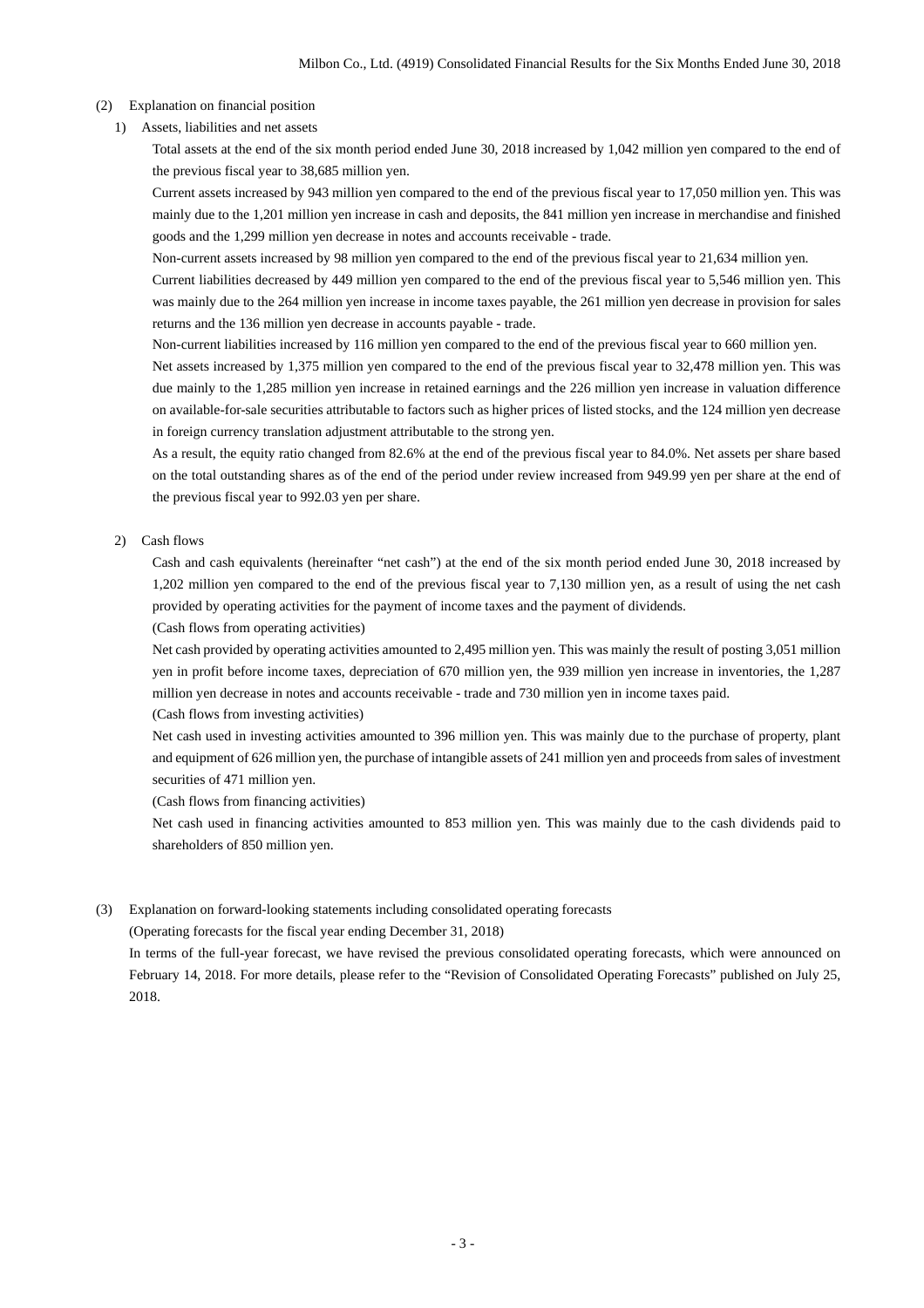## 2. Quarterly Consolidated Financial Statements and Main Notes

(1) Quarterly Consolidated Balance Sheets

|                                        |                                                   | (Thousand yen)                                         |
|----------------------------------------|---------------------------------------------------|--------------------------------------------------------|
|                                        | Previous Fiscal Year<br>(As of December 31, 2017) | <b>Current Second Quarter</b><br>(As of June 30, 2018) |
| Assets                                 |                                                   |                                                        |
| Current assets                         |                                                   |                                                        |
| Cash and deposits                      | 6,164,763                                         | 7,366,388                                              |
| Notes and accounts receivable - trade  | 5,076,624                                         | 3,776,802                                              |
| Merchandise and finished goods         | 2,991,885                                         | 3,833,405                                              |
| Work in process                        | 57,709                                            | 50,149                                                 |
| Raw materials and supplies             | 1,025,671                                         | 1,070,432                                              |
| Deferred tax assets                    | 458,893                                           | 583,956                                                |
| Other                                  | 450,693                                           | 472,032                                                |
| Allowance for doubtful accounts        | (119, 553)                                        | (102, 530)                                             |
| Total current assets                   | 16,106,686                                        | 17,050,637                                             |
| Non-current assets                     |                                                   |                                                        |
| Property, plant and equipment          |                                                   |                                                        |
| Buildings and structures, net          | 6,861,729                                         | 6,737,593                                              |
| Machinery, equipment and vehicles, net | 2,169,817                                         | 2,127,706                                              |
| Land                                   | 5,029,802                                         | 5,025,797                                              |
| Construction in progress               | 12,981                                            | 45,014                                                 |
| Other, net                             | 552,412                                           | 615,325                                                |
| Total property, plant and equipment    | 14,626,742                                        | 14,551,438                                             |
| Intangible assets                      | 943,654                                           | 970,463                                                |
| Investments and other assets           |                                                   |                                                        |
| Investment securities                  | 4,748,113                                         | 4,908,539                                              |
| Net defined benefit asset              | 275,188                                           | 278,136                                                |
| Deferred tax assets                    | 9,750                                             | 10,956                                                 |
| Other                                  | 996,332                                           | 978,987                                                |
| Allowance for doubtful accounts        | (63, 862)                                         | (63, 862)                                              |
| Total investments and other assets     | 5,965,522                                         | 6,112,757                                              |
| Total non-current assets               | 21,535,919                                        | 21,634,659                                             |
| <b>Total assets</b>                    | 37,642,605                                        | 38,685,297                                             |
| Liabilities                            |                                                   |                                                        |
| <b>Current liabilities</b>             |                                                   |                                                        |
| Accounts payable - trade               | 1,145,987                                         | 1,009,197                                              |
| Accounts payable - other               | 2,535,084                                         | 2,449,950                                              |
| Income taxes payable                   | 786,252                                           | 1,050,709                                              |
| Provision for sales returns            | 292,501                                           | 31,071                                                 |
| Provision for bonuses                  | 318,617                                           | 353,354                                                |
| Other                                  | 916,809                                           | 651,831                                                |
| Total current liabilities              | 5,995,253                                         | 5,546,114                                              |
| Non-current liabilities                |                                                   |                                                        |
| Net defined benefit liability          | 47,859                                            | 47,316                                                 |
| Deferred tax liabilities               | 411,511                                           | 528,833                                                |
| Other                                  | 84,614                                            | 84,048                                                 |
| Total non-current liabilities          | 543,986                                           | 660,198                                                |
| <b>Total liabilities</b>               | 6,539,239                                         | 6,206,312                                              |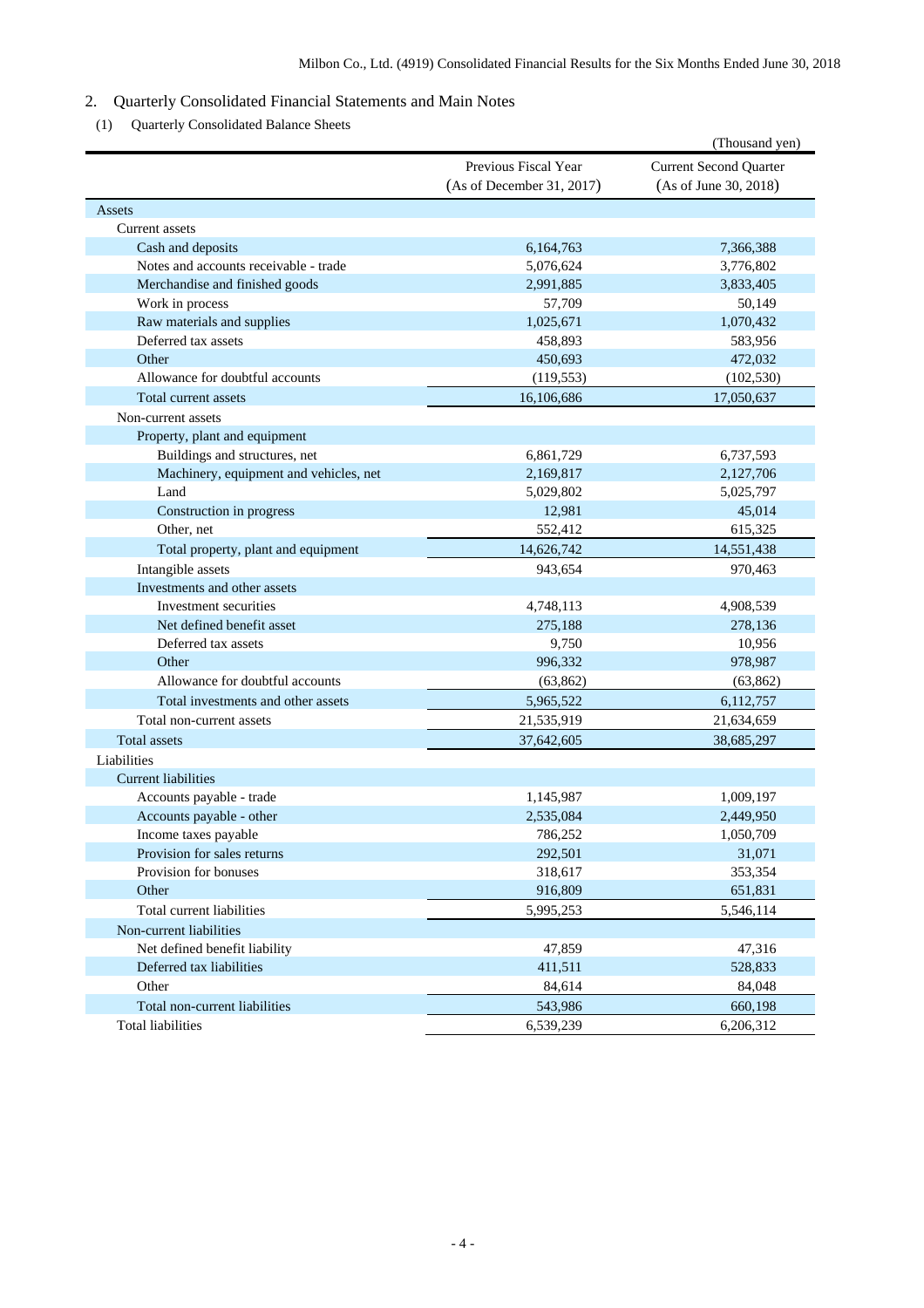|                                                          |                                                   | (Thousand yen)                                         |
|----------------------------------------------------------|---------------------------------------------------|--------------------------------------------------------|
|                                                          | Previous Fiscal Year<br>(As of December 31, 2017) | <b>Current Second Quarter</b><br>(As of June 30, 2018) |
| Net assets                                               |                                                   |                                                        |
| Shareholders' equity                                     |                                                   |                                                        |
| Capital stock                                            | 2,000,000                                         | 2,000,000                                              |
| Capital surplus                                          | 200,066                                           | 200,381                                                |
| Retained earnings                                        | 27,756,292                                        | 29,042,186                                             |
| Treasury shares                                          | (554, 227)                                        | (557, 733)                                             |
| Total shareholders' equity                               | 29,402,131                                        | 30,684,834                                             |
| Accumulated other comprehensive income                   |                                                   |                                                        |
| Valuation difference on available-for-sale<br>securities | 1,332,021                                         | 1,558,225                                              |
| Foreign currency translation adjustment                  | 381,392                                           | 256,766                                                |
| Remeasurements of defined benefit plans                  | (12, 178)                                         | (20, 841)                                              |
| Total accumulated other comprehensive income             | 1,701,234                                         | 1,794,149                                              |
| Total net assets                                         | 31,103,366                                        | 32,478,984                                             |
| Total liabilities and net assets                         | 37,642,605                                        | 38,685,297                                             |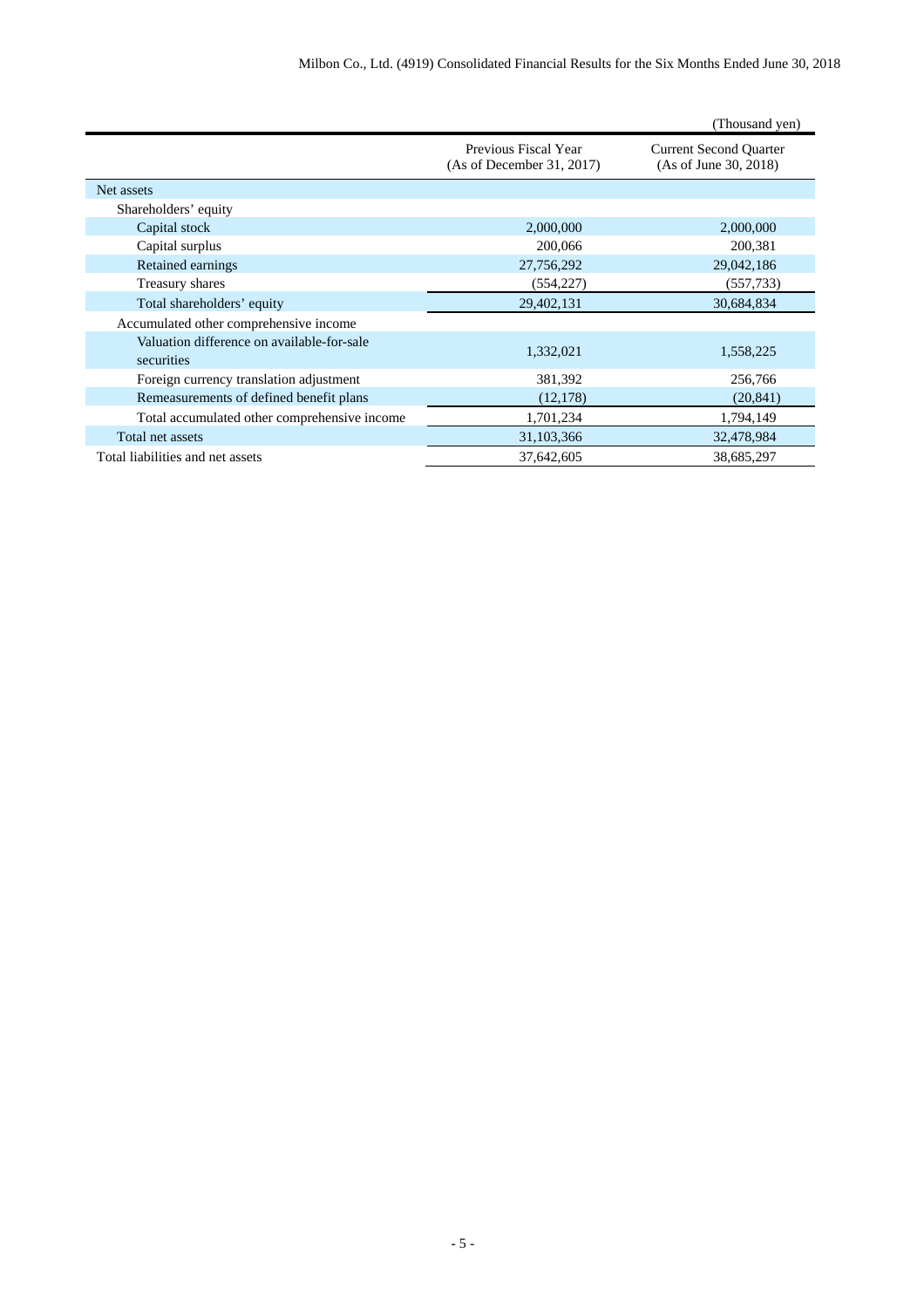# (2) Quarterly Consolidated Statements of Earnings and Consolidated Statements of Comprehensive Income Quarterly Consolidated Statements of Earnings

Six Months Ended June 20, 2017 and June 30, 2018

|                                                      |                         | (Thousand yen)          |
|------------------------------------------------------|-------------------------|-------------------------|
|                                                      | <b>Six Months Ended</b> | <b>Six Months Ended</b> |
|                                                      | June 20, 2017           | June 30, 2018           |
|                                                      | (December 21, 2016 -    | (January 1, 2018 -      |
|                                                      | June 20, 2017)          | June 30, 2018)          |
| Net sales                                            | 14,956,764              | 16,802,867              |
| Cost of sales                                        | 4,887,391               | 5,050,146               |
| Gross profit                                         | 10,069,372              | 11,752,721              |
| Selling, general and administrative expenses         | 7,736,350               | 8,777,371               |
| Operating income                                     | 2,333,022               | 2,975,349               |
| Non-operating income                                 |                         |                         |
| Interest income                                      | 2,991                   | 3,323                   |
| Dividend income                                      | 8,352                   | 20,975                  |
| Foreign exchange gains                               | 8,592                   |                         |
| Company house defrayment income                      | 33,203                  | 29,892                  |
| Gain on surrender of insurance                       |                         | 3,255                   |
| Subsidy income                                       |                         | 50,528                  |
| Other                                                | 26,248                  | 9,738                   |
| Total non-operating income                           | 79,388                  | 117,714                 |
| Non-operating expenses                               |                         |                         |
| Share of loss of entities accounted for using equity |                         |                         |
| method                                               |                         | 103                     |
| Sales discounts                                      | 246,739                 | 296.658                 |
| Foreign exchange losses                              |                         | 49,496                  |
| Depreciation                                         | 11,962                  |                         |
| Other                                                | 6,588                   | 84                      |
| Total non-operating expenses                         | 265,290                 | 346,342                 |
| Ordinary income                                      | 2,147,120               | 2,746,720               |
| Extraordinary income                                 |                         |                         |
| Gain on sales of non-current assets                  |                         | 47                      |
| Gain on sales of securities                          |                         | 305,980                 |
| Total extraordinary income                           |                         | 306,028                 |
| <b>Extraordinary losses</b>                          |                         |                         |
| Loss on retirement of non-current assets             | 954                     | 1,245                   |
| Total extraordinary losses                           | 954                     | 1,245                   |
| Profit before income taxes                           | 2,146,165               | 3,051,503               |
| Income taxes - current                               | 520,603                 | 1,019,872               |
| Income taxes - deferred                              | 117,321                 | (105, 520)              |
| Total income taxes                                   | 637,924                 | 914,351                 |
| Profit                                               | 1,508,240               | 2,137,151               |
|                                                      |                         |                         |
| Profit attributable to owners of parent              | 1,508,240               | 2,137,151               |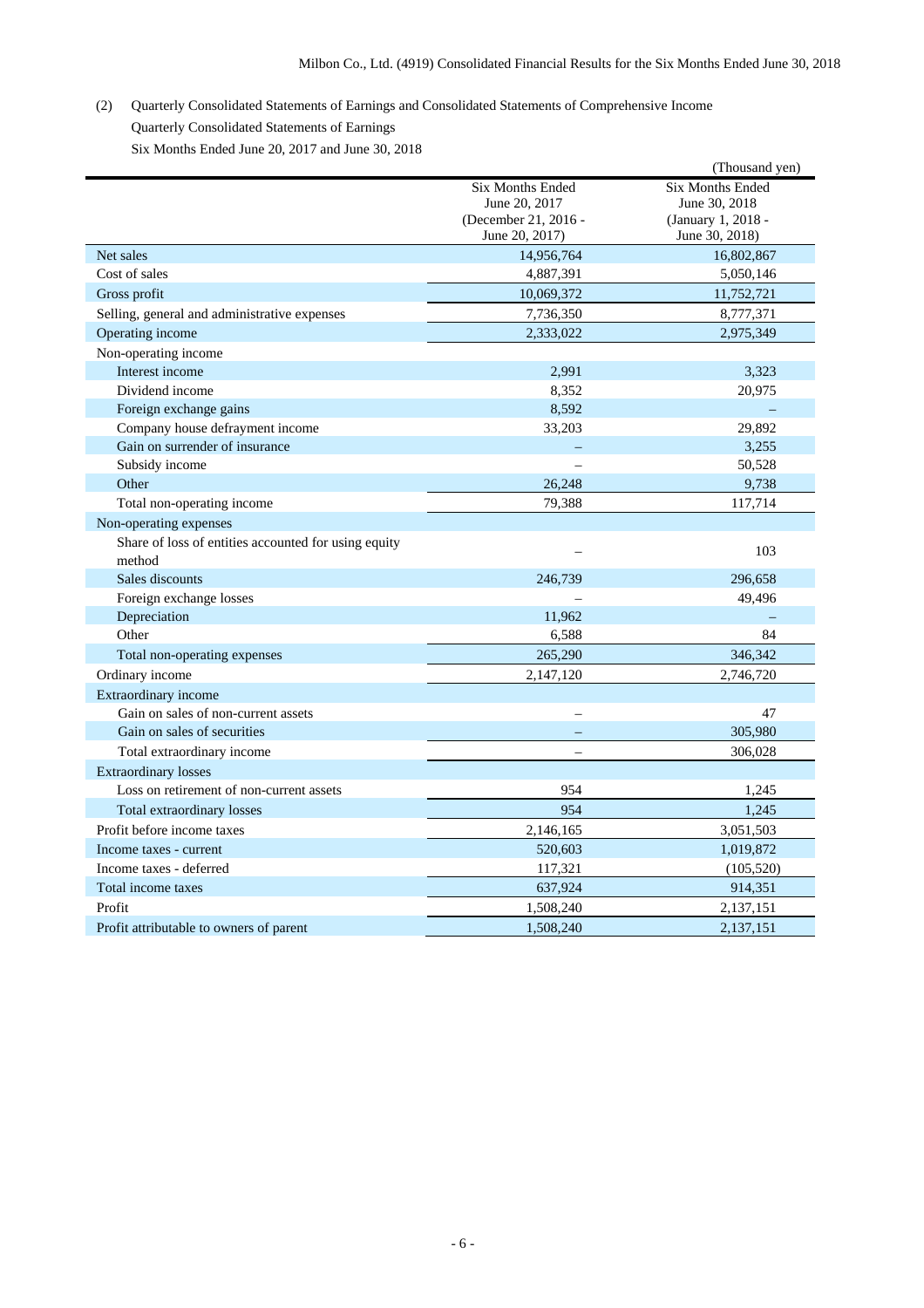Quarterly Consolidated Statements of Comprehensive Income

Six Months Ended June 20, 2017 and June 30, 2018

|                                                          |                                                                                    | (Thousand yen)                                                                   |
|----------------------------------------------------------|------------------------------------------------------------------------------------|----------------------------------------------------------------------------------|
|                                                          | <b>Six Months Ended</b><br>June 20, 2017<br>(December 21, 2016 -<br>June 20, 2017) | <b>Six Months Ended</b><br>June 30, 2018<br>(January 1, 2018 -<br>June 30, 2018) |
| Profit                                                   | 1,508,240                                                                          | 2,137,151                                                                        |
| Other comprehensive income                               |                                                                                    |                                                                                  |
| Valuation difference on available-for-sale securities    | 430,684                                                                            | 226,204                                                                          |
| Foreign currency translation adjustment                  | 193,344                                                                            | (124, 626)                                                                       |
| Remeasurements of defined benefit plans, net of tax      | (14, 357)                                                                          | (8,663)                                                                          |
| Total other comprehensive income                         | 609,671                                                                            | 92,915                                                                           |
| Comprehensive income                                     | 2,117,912                                                                          | 2,230,066                                                                        |
| Comprehensive income attributable to                     |                                                                                    |                                                                                  |
| Comprehensive income attributable to owners of<br>parent | 2,117,912                                                                          | 2,230,066                                                                        |
| Comprehensive income attributable to                     |                                                                                    |                                                                                  |

non-controlling interests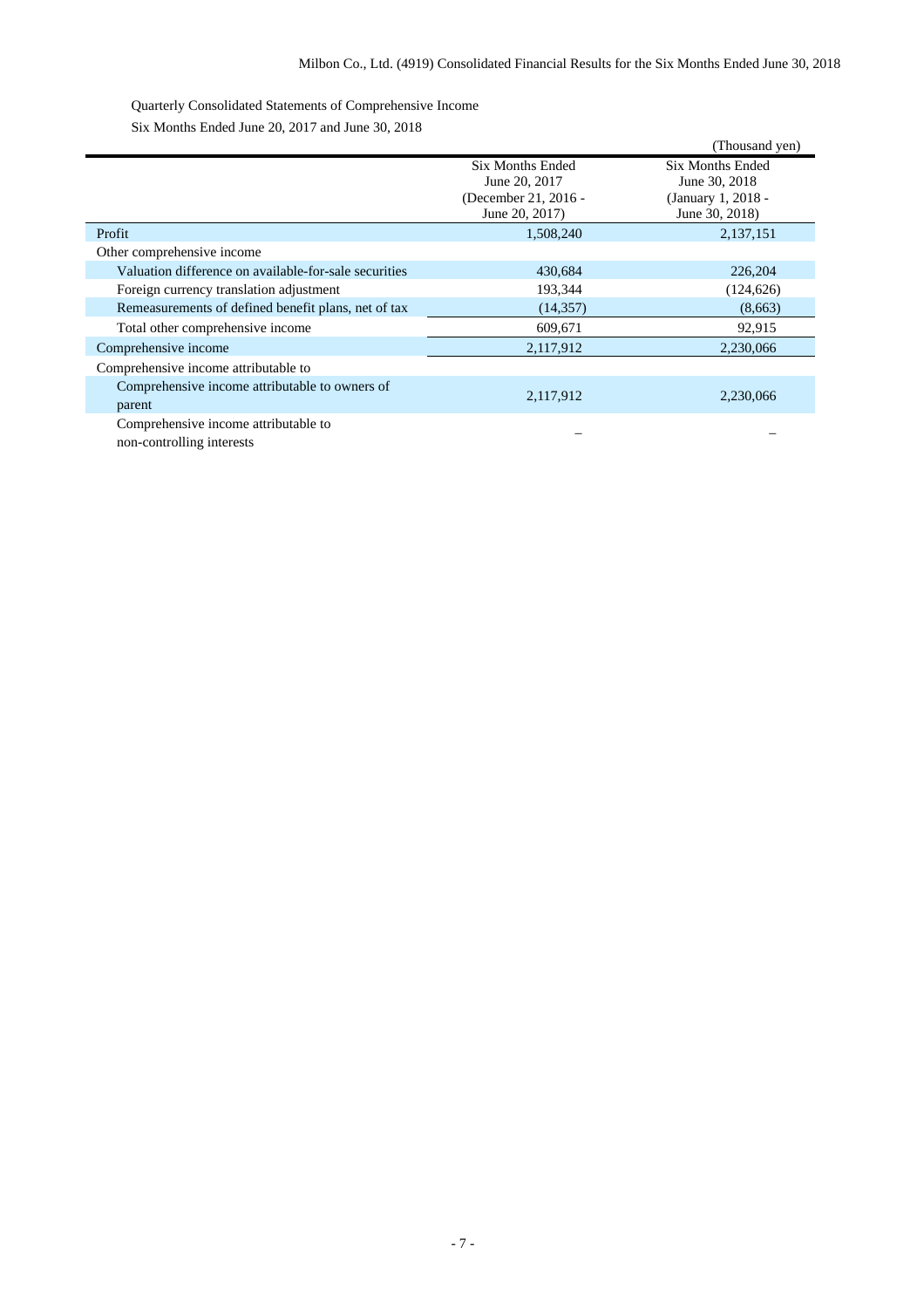## (3) Quarterly Consolidated Statements of Cash Flows

|                                                                         |                                                                                    | (Thousand yen)                                                                   |
|-------------------------------------------------------------------------|------------------------------------------------------------------------------------|----------------------------------------------------------------------------------|
|                                                                         | <b>Six Months Ended</b><br>June 20, 2017<br>(December 21, 2016 -<br>June 20, 2017) | <b>Six Months Ended</b><br>June 30, 2018<br>(January 1, 2018 -<br>June 30, 2018) |
| Cash flows from operating activities                                    |                                                                                    |                                                                                  |
| Profit before income taxes                                              | 2,146,165                                                                          | 3,051,503                                                                        |
| Depreciation                                                            | 553,015                                                                            | 670,262                                                                          |
| Increase (decrease) in allowance for doubtful                           |                                                                                    | (16,950)                                                                         |
| accounts                                                                | (6,139)                                                                            |                                                                                  |
| Increase (decrease) in provision for bonuses                            | (10, 121)                                                                          | 35,840                                                                           |
| Increase (decrease) in provision for sales returns                      | (844)                                                                              | (261, 429)                                                                       |
| Decrease (increase) in net defined benefit asset                        | (19, 343)                                                                          | (15, 431)                                                                        |
| Increase (decrease) in net defined benefit liability                    | 6,241                                                                              | 2,537                                                                            |
| Interest and dividend income                                            | (11, 344)                                                                          | (24,299)                                                                         |
| Share of (profit) loss of entities accounted for using<br>equity method |                                                                                    | 103                                                                              |
| Foreign exchange losses (gains)                                         | (16, 498)                                                                          | 15,870                                                                           |
| Loss (gain) on sales of investment securities                           |                                                                                    | (305,980)                                                                        |
| Loss (gain) on sales of non-current assets                              |                                                                                    | (47)                                                                             |
| Loss on retirement of non-current assets                                | 954                                                                                | 1,245                                                                            |
| Decrease (increase) in notes and accounts receivable -<br>trade         | 99,152                                                                             | 1,287,331                                                                        |
| Decrease (increase) in inventories                                      | (409, 398)                                                                         | (939, 465)                                                                       |
| Increase (decrease) in notes and accounts payable -<br>trade            | 58,790                                                                             | (120,660)                                                                        |
| Other, net                                                              | 231,581                                                                            | (178, 812)                                                                       |
| Subtotal                                                                | 2,622,211                                                                          | 3,201,616                                                                        |
| Interest and dividend income received                                   | 11,128                                                                             | 24,270                                                                           |
| Income taxes paid                                                       | (640, 538)                                                                         | (730, 545)                                                                       |
| Net cash provided by (used in) operating activities                     | 1,992,801                                                                          | 2,495,341                                                                        |
| Cash flows from investing activities                                    |                                                                                    |                                                                                  |
| Purchase of property, plant and equipment                               | (419, 815)                                                                         | (626, 386)                                                                       |
| Proceeds from sales of property, plant and equipment                    | 300,000                                                                            | 84                                                                               |
| Purchase of intangible assets                                           | (216,798)                                                                          | (241,930)                                                                        |
| Payments of loans receivable                                            | (3,150)                                                                            | (2,010)                                                                          |
| Collection of loans receivable                                          | 3,013                                                                              | 2,818                                                                            |
| Payments into time deposits                                             | (430)                                                                              | (139)                                                                            |
| Proceeds from withdrawal of time deposits                               | 51,407                                                                             |                                                                                  |
| Purchase of investment securities                                       | (1,434,980)                                                                        |                                                                                  |
| Proceeds from sales of investment securities                            |                                                                                    | 471,395                                                                          |
| Payments for guarantee deposits                                         | (67, 867)                                                                          | (8,627)                                                                          |
| Proceeds from collection of guarantee deposits                          | 7,446                                                                              | 11,365                                                                           |
| Proceeds from cancellation of insurance funds                           |                                                                                    | 6,589                                                                            |
| Other, net                                                              | (4, 186)                                                                           | (9, 722)                                                                         |
| Net cash provided by (used in) investing activities                     | (1,785,360)                                                                        | (396, 565)                                                                       |
| Cash flows from financing activities                                    |                                                                                    |                                                                                  |
| Net decrease (increase) in treasury shares                              | (3,682)                                                                            | (3,191)                                                                          |
| Cash dividends paid                                                     | (653,968)                                                                          | (850, 320)                                                                       |
| Net cash provided by (used in) financing activities                     | (657, 650)                                                                         | (853,512)                                                                        |
| Effect of exchange rate change on cash and cash<br>equivalents          | 46,198                                                                             | (42,500)                                                                         |
| Net increase (decrease) in cash and cash equivalents                    | (404, 011)                                                                         | 1,202,763                                                                        |
| Cash and cash equivalents at beginning of period                        | 4,737,426                                                                          | 5,928,017                                                                        |
| Cash and cash equivalents at end of period                              | 4,333,415                                                                          | 7,130,781                                                                        |